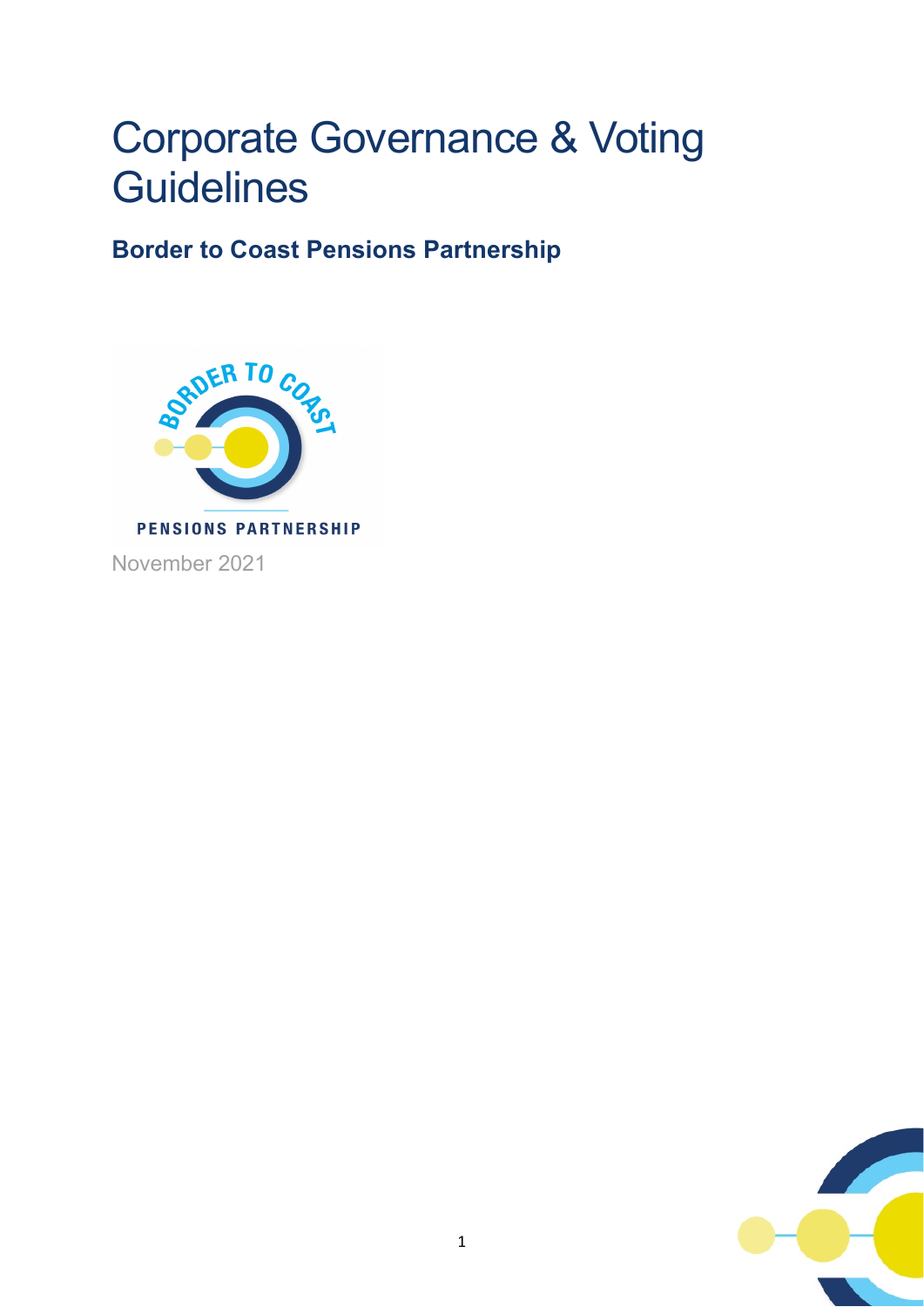# **1. Introduction**

Border to Coast Pensions Partnership believes that companies operating to higher standards of corporate governance along with environmental and social best practice have greater potential to protect and enhance investment returns. As an active owner Border to Coast will engage with companies on environmental, social and governance (ESG) issues and exercise its voting rights at company meetings. When used together, voting and engagement can give greater results.

An investment in a company not only brings rights but also responsibilities. The shareholders' role includes appointing the directors and auditors and to be assured that appropriate governance structures are in place. Good governance is about ensuring that a company's policies and practices are robust and effective. It defines the extent to which a company operates responsibly in relation to its customers, shareholders, employees, and the wider community. Corporate governance goes hand-in-hand with responsible investment and stewardship. Border to Coast considers the UK Corporate Governance Code and other best practice global guidelines in formulating and delivering its policy and guidelines.

# **2. Voting procedure**

These broad guidelines should be read in conjunction with the Responsible Investment Policy. They provide the framework within which the voting guidelines are administered and assessed on a case-by-case basis. A degree of flexibility will be required when interpreting the guidelines to reflect specific company and meeting circumstances. Voting decisions are reviewed with the portfolio managers. Where there are areas of contention the decision on voting will ultimately be made by the Chief Executive Officer. A specialist proxy voting advisor is employed to ensure that votes are executed in accordance with the policy.

Where a decision has been made not to support a resolution at a company meeting, Border to Coast will, where able, engage with the company prior to the vote being cast. In some instances, attendance at AGMs may be required.

Border to Coast discloses its voting activity on its website and to Partner Funds on a quarterly basis.

We will support incumbent management wherever possible but recognise that the neglect of corporate governance and corporate responsibility issues could lead to reduced shareholder returns.

We will vote **For**, **Abstain** or **Oppose** on the following basis:

- We will support management that acts in the long-term interests of all shareholders, where a resolution is aligned with these guidelines and considered to be in line with best practice.
- We will abstain when a resolution fails the best practice test but is not considered to be serious enough to vote against.
- We will vote against a resolution where corporate behaviour falls short of best practice or these guidelines, or where the directors have failed to provide sufficient information to support the proposal.

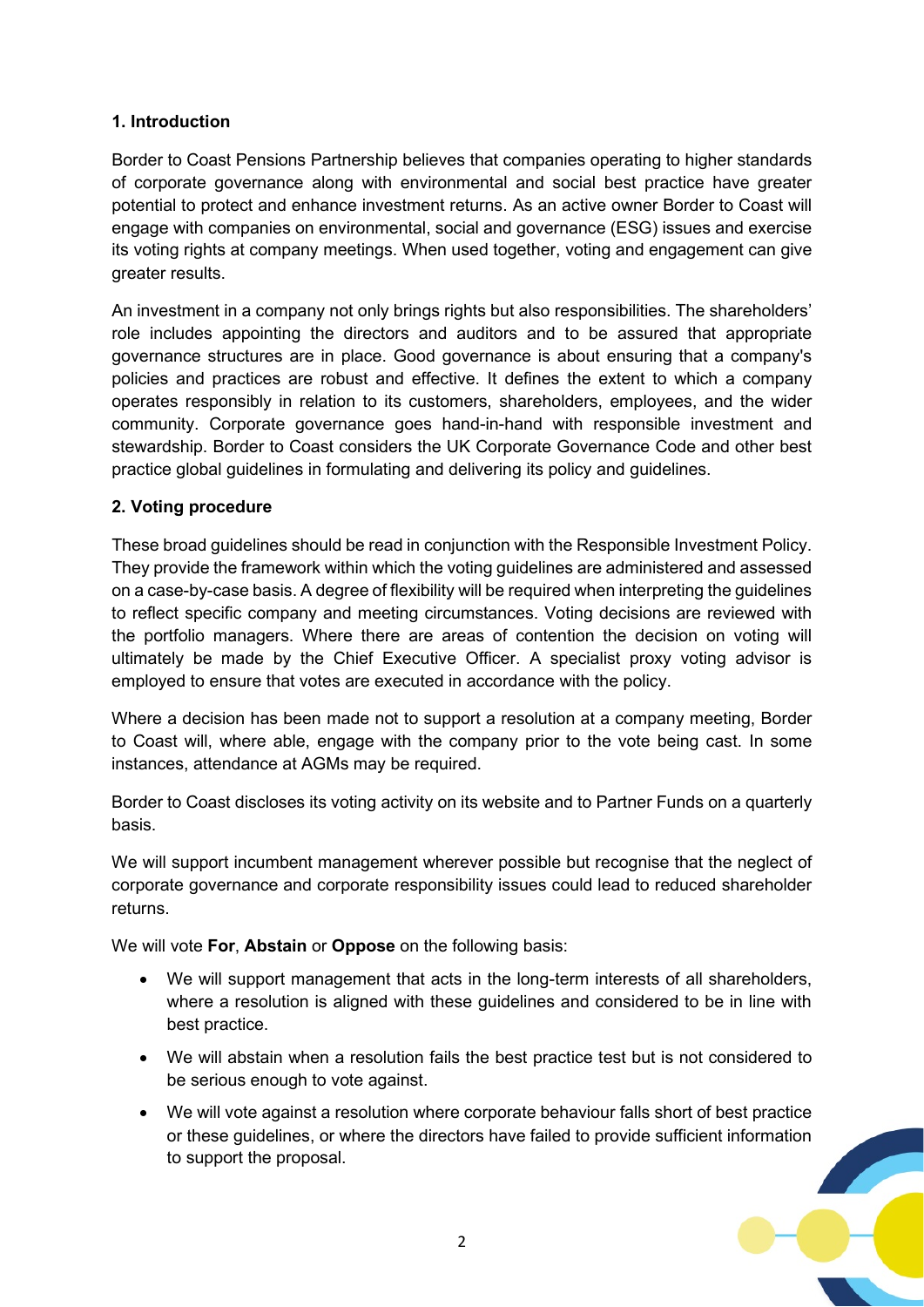## **3. Voting Guidelines**

## **Company Boards**

The composition and effectiveness of the board is crucial to determining corporate performance, as it oversees the running of a company by its managers and is accountable to shareholders. Company behaviour has implications for shareholders and other stakeholders. The structure and composition of the board may vary between different countries; however, we believe that the following main governance criteria are valid across the globe.

#### **Composition and independence**

The board should have a balance of executive and non-executive directors so that no individual or small group of individuals can control the board's decision making. They should possess a suitable range of skills, experience and knowledge to ensure the company can meet its objectives. Boards do not need to be of a standard size: different companies need different board structures, and no simple model can be adopted by all companies.

The board of large cap companies, excluding the Chair, should consist of a majority of independent non-executive directors although local market practices shall be taken into account. Controlled companies should have a majority of independent non-executive directors, or at least one-third independent directors on the board. As non-executive directors have a fiduciary duty to represent and act in the best interests of shareholders and to be objective and impartial when considering company matters, the board must be able to demonstrate their independence. Non-executive directors who have been on the board for a significant length of time, from nine to twelve years (depending on market practice) have been associated with the company for long enough to be presumed to have a close relationship with the business or fellow directors. We aspire for a maximum tenure of nine years but will review resolutions on a case-by-case basis where the local corporate governance code recommends a maximum tenure between nine and twelve years.

The nomination process of a company should therefore ensure that potential risks are restricted by having the right skills mix, competencies and independence at both the supervisory and executive board level. It is essential for boards to achieve an appropriate balance between tenure and experience, whilst not compromising the overall independence of the board. The re-nomination of board members with longer tenures should be balanced out by the nomination of members able to bring fresh perspectives. It is recognised that excessive length of tenure can be an issue in some markets, for example the US where it is common to have a retirement age limit in place rather than length of tenure. In such cases it is of even greater importance to have a process to robustly assess the independence of long tenured directors. Where it is believed an individual can make a valuable and independent contribution, tenure greater than nine years will be assessed on a case-by-case basis.

The company should, therefore, have a policy on tenure which is referenced in its annual report and accounts. There should also be sufficient disclosure of biographical details so that shareholders can make informed decisions. There are a number of factors which could affect independence, which includes but is not restricted to:

- Representing a significant shareholder.
- Serving on the board for over nine years.
- Having had a material business relationship with the company in the last three years.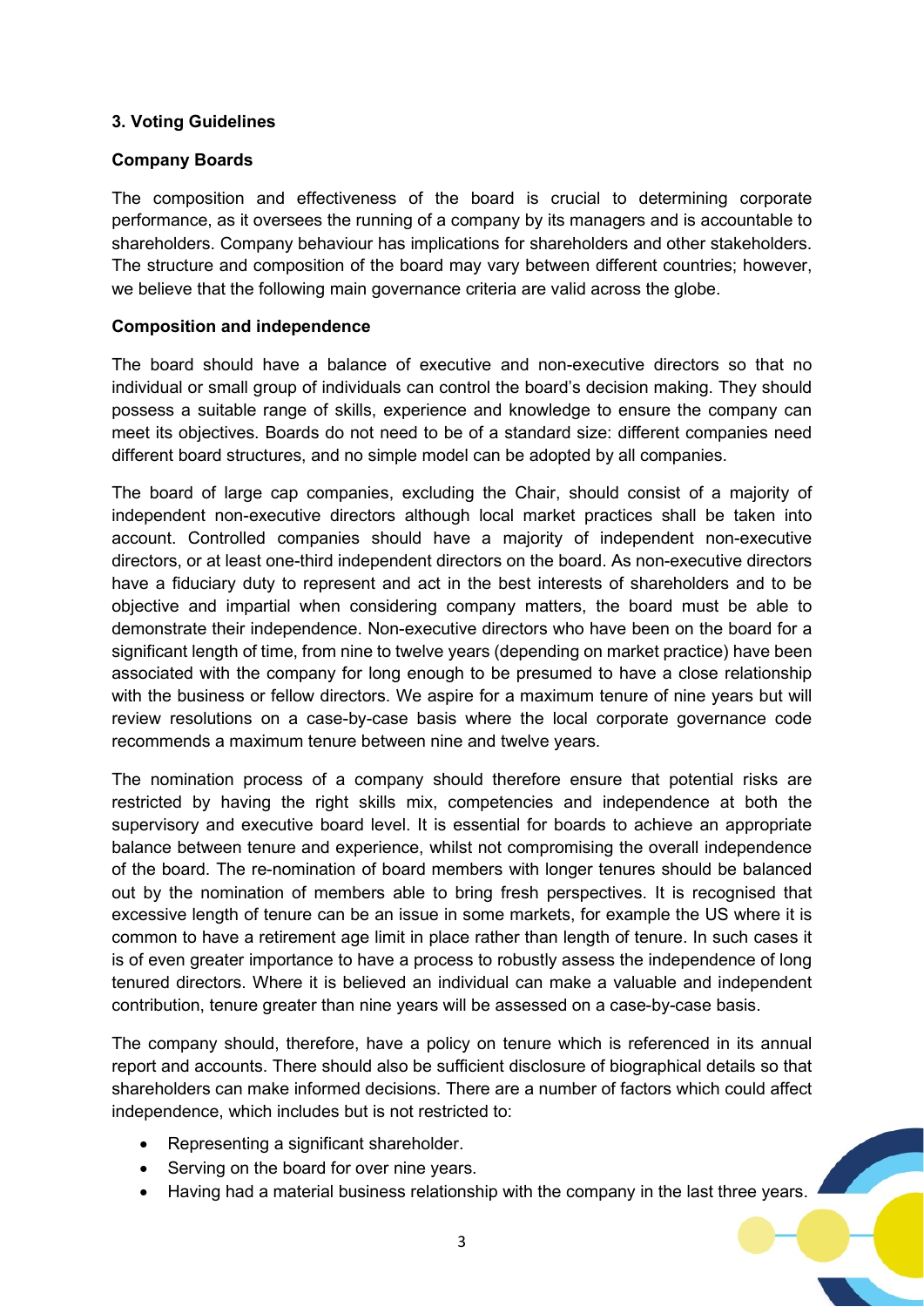- Having been a former employee within the last five years.
- Family relationships with directors, senior employees or advisors.
- Cross directorships with other board members.
- Having received or receiving additional remuneration from the company in addition to a director's fee, participating in the company's share option or performance-related pay schemes, or being a member of the company's pension scheme.

# **Leadership**

The role of the Chair is distinct from that of other board members and should be seen as such. The Chair should be independent upon appointment and should not have previously been the CEO. The Chair should also take the lead in communicating with shareholders and the media. However, the Chair should not be responsible for the day-to-day management of the business: that responsibility rests with the Chief Executive. The role of Chair and CEO should not be combined as different skills and experience are required. There should be a distinct separation of duties to ensure that no one director has unfettered decision making power.

However, Border to Coast recognises that in many markets it is still common to find these positions combined. Any company intending to combine these roles must justify its position and satisfy shareholders in advance as to how the dangers inherent in such a combination are to be avoided; best practice advocates a separation of the roles. A senior independent non-executive director should be appointed, in-line with local corporate governance best practice, if roles are combined to provide shareholders and directors with a meaningful channel of communication, to provide a sounding board for the chair and to serve as an intermediary for the other directors and shareholders. Led by the senior independent director, the non-executive directors should meet without the chair present at least annually to appraise the chair's performance.

# **Non-executive Directors**

The role of non-executive directors is to challenge and scrutinise the performance of management in relation to company strategy and performance. To do this effectively they need to be independent; free from connections and situations which could impact their judgement. They must commit sufficient time to their role to be able to carry out their responsibilities. A senior independent non-executive director should be appointed to act as liaison between the other non-executives, the Chair and other directors where necessary.

# **Diversity**

Board members should be recruited from as broad a range of backgrounds and experiences as possible. A diversity of directors will improve the representation and accountability of boards, bringing new dimensions to board discussions and decision making. Companies should broaden the search to recruit non-executives to include open advertising and the process for board appointments should be transparent and formalised in a board nomination policy. Companies should have a diversity and inclusion policy which references gender, ethnicity, age, skills and experience and how this is considered in the formulation of the board. The policy should give insight into how diversity is being addressed not only at board level but throughout the company, it should reflect the demographic/ethnic makeup of the countries a company is active in and be disclosed in the Annual Report.

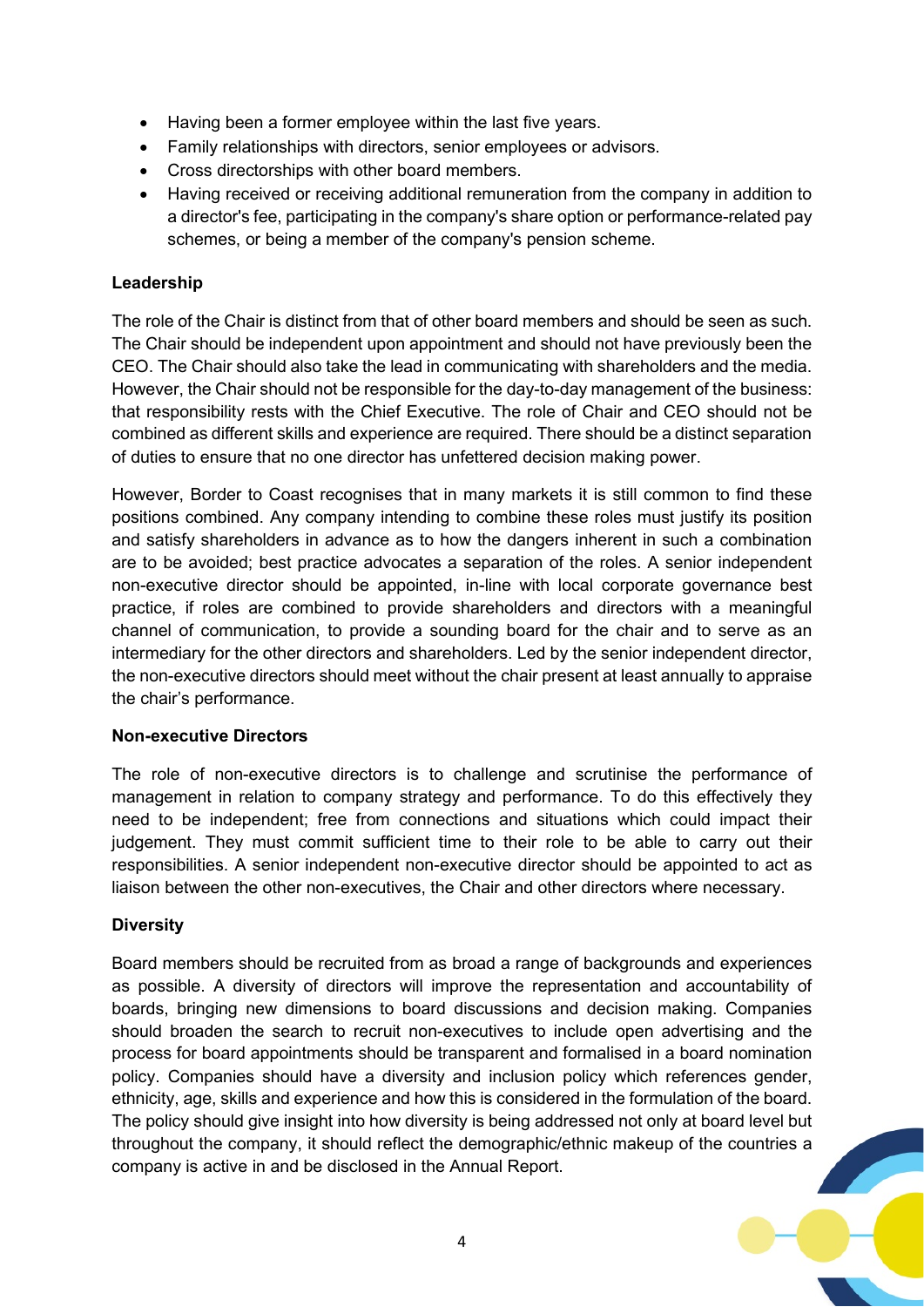We support the government-backed Davies report, Hampton Alexander and Parker reviews, which set goals for UK companies regarding the representation of women and ethnic minorities on boards, executive teams and senior management. Therefore, in developed markets without relevant legal requirements, we expect boards to be composed of at least 33% female directors. Where relevant, this threshold will be rounded down to account for board size. Recognising varying market practices, we generally expect emerging market and Japanese companies to have at least one female on the board. We will vote against the chair of the nomination committee where this is not the case and there is no positive momentum or progress. On ethnic diversity, we will vote against the chair of the nomination committee at FTSE 100 companies where the Board does not have at least one person from an ethnic minority background, unless there are mitigating circumstances or plans to address this have been disclosed.

## **Succession planning**

We expect the board to disclose its policy on succession planning, the factors considered and where decision-making responsibilities lie. A succession policy should form part of the terms of reference for a formal nomination committee, comprised solely of independent directors and headed by the Chair or Senior Independent Non-executive Director except when it is appointing the Chair's successor. External advisors may also be employed.

## **Directors' availability and attendance**

It is important that directors have sufficient time to devote to the company's affairs; therefore, full time executives should not hold more than one non-executive position in a FTSE 100 company, or similar size company in other regions; nor the chairmanship of such a company. In the remaining instances, directors working as full-time executives should serve on a maximum of two publicly listed company boards.

With regard to non-executive directors, there can be no hard and fast rule on the number of positions that are acceptable: much depends upon the nature of the post and the capabilities of the individual. Shareholders need to be assured that no individual director has taken on too many positions. Full disclosure should be made in the annual report of directors' other commitments and attendance records at formal board and committee meetings. A director should attend a minimum of 75% of applicable board and committee meetings to ensure commitment to responsibilities at board level.

#### **Re-election**

For a board to be successful it needs to ensure that it is suitably diverse with a range of skills, experience and knowledge. There is a requirement for non-executive directors to be independent to appropriately challenge management. To achieve this, boards need to be regularly refreshed to deal with issues such as stagnant skill sets, lack of diversity and excessive tenure; therefore, all directors should be subject to re-election annually, or in-line with local best practice. As representatives of shareholders, directors should preferably be elected using a majority voting standard. In cases where an uncontested election uses the

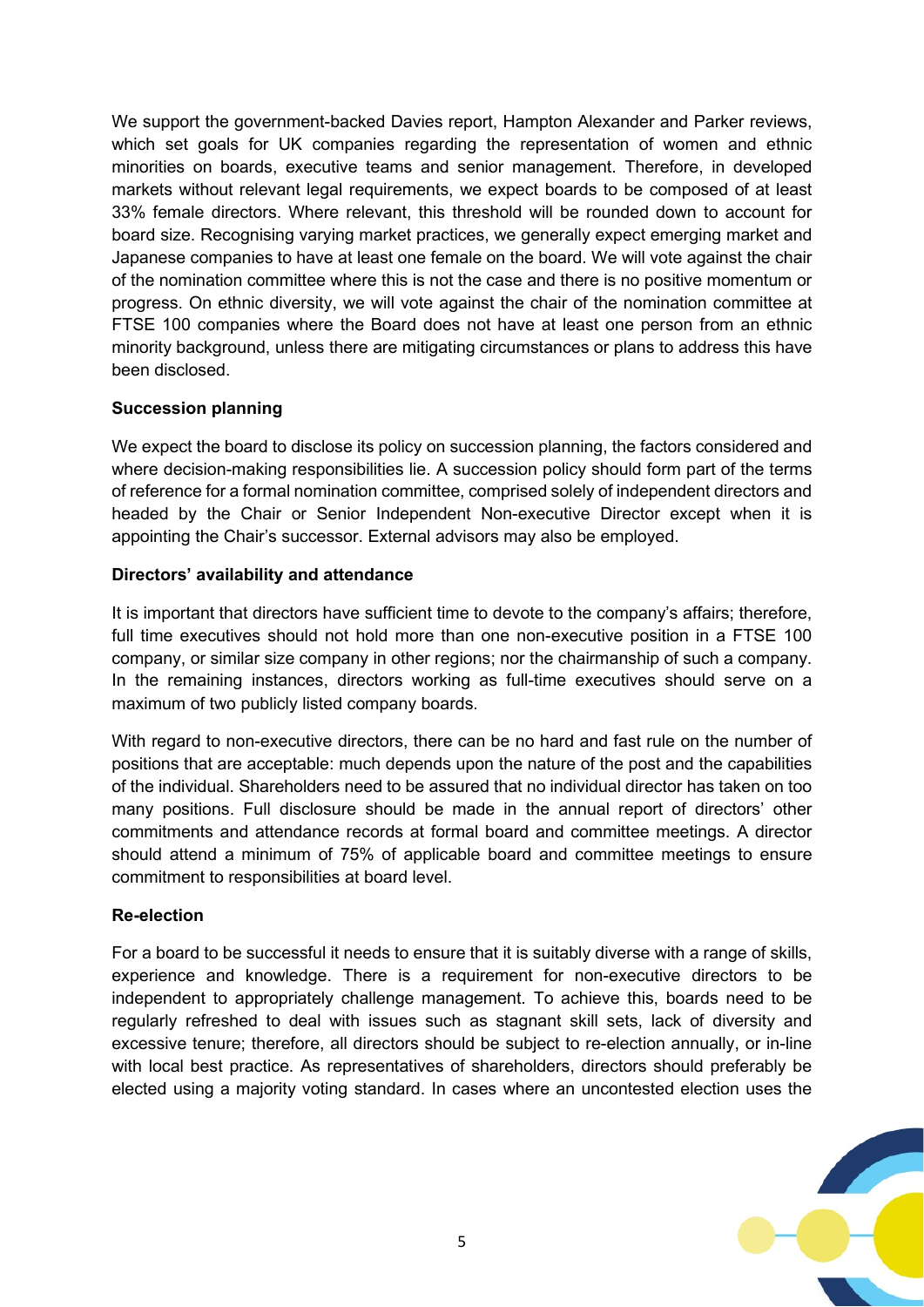plurality<sup>[1](#page-5-0)</sup> voting standard without a resignation policy, we will hold the relevant Governance Committee accountable by voting against the Chair of this committee.

# **Board evaluation**

A requisite of good governance is that boards have effective processes in place to evaluate their performance and appraise directors at least once a year. The annual evaluation should consider its composition, diversity and how effectively members work together to achieve objectives. As part of the evaluation, boards should consider whether directors possess the necessary expertise to address and challenge management on key strategic topics. These strategic issues and important areas of expertise should be clearly outlined in reporting on the evaluation. The board should disclose the process for evaluation and, as far as reasonably possible, any material issues of relevance arising from the conclusions and any action taken as a consequence. Individual director evaluation should demonstrate the effective contribution of each director. An internal evaluation should take place annually with an external evaluation required at least every three years.

# **Stakeholder engagement**

Companies should take into account the interests of and feedback from stakeholders which includes the workforce. Considering the differences in best practice across markets, companies should have an appropriate system in place to engage with employees.

Engagement and dialogue with shareholders on a regular basis are key for companies; being a way to discuss governance, strategy, and other significant issues. Companies should engage with shareholders ahead of the AGM in order that high votes against resolutions can be avoided where possible.

Where a company with a single share class structure has received 20% votes against a proposal at a previous AGM, a comprehensive shareholder and stakeholder consultation should be initiated. A case-by-case approach will be taken for companies with a dual class structure where a significant vote against has been received. Engagement efforts and findings, as well as company responses, should be clearly reported on and lead to tangible improvement. Where companies fail to do so, the relevant board committees or members will be held to account.

# **Directors' remuneration**

Shareholders at UK companies have two votes in relation to pay; the annual advisory vote on remuneration implementation which is non-binding, and the triennial vote on forward-looking pay policy which is binding. If a company does not receive a majority of shareholder support for the pay policy, it is required to table a resolution with a revised policy at the next annual meeting.

It must be noted that remuneration structures are varied, with not one model being suitable for all companies; however, there are concerns over excessive remuneration and the overall quantum of pay. Research shows that high executive pay does not systematically lead to better company performance. Excessive rewards for poor performance are not in the best interests of a company or its shareholders. Remuneration levels should be sufficient to attract, motivate and retain quality management but should not be excessive compared to salary

<span id="page-5-0"></span> $1$  A plurality vote means that the winning candidate only needs to get more votes than a competing candidate. If a director runs unopposed, he or she only needs one vote to be elected.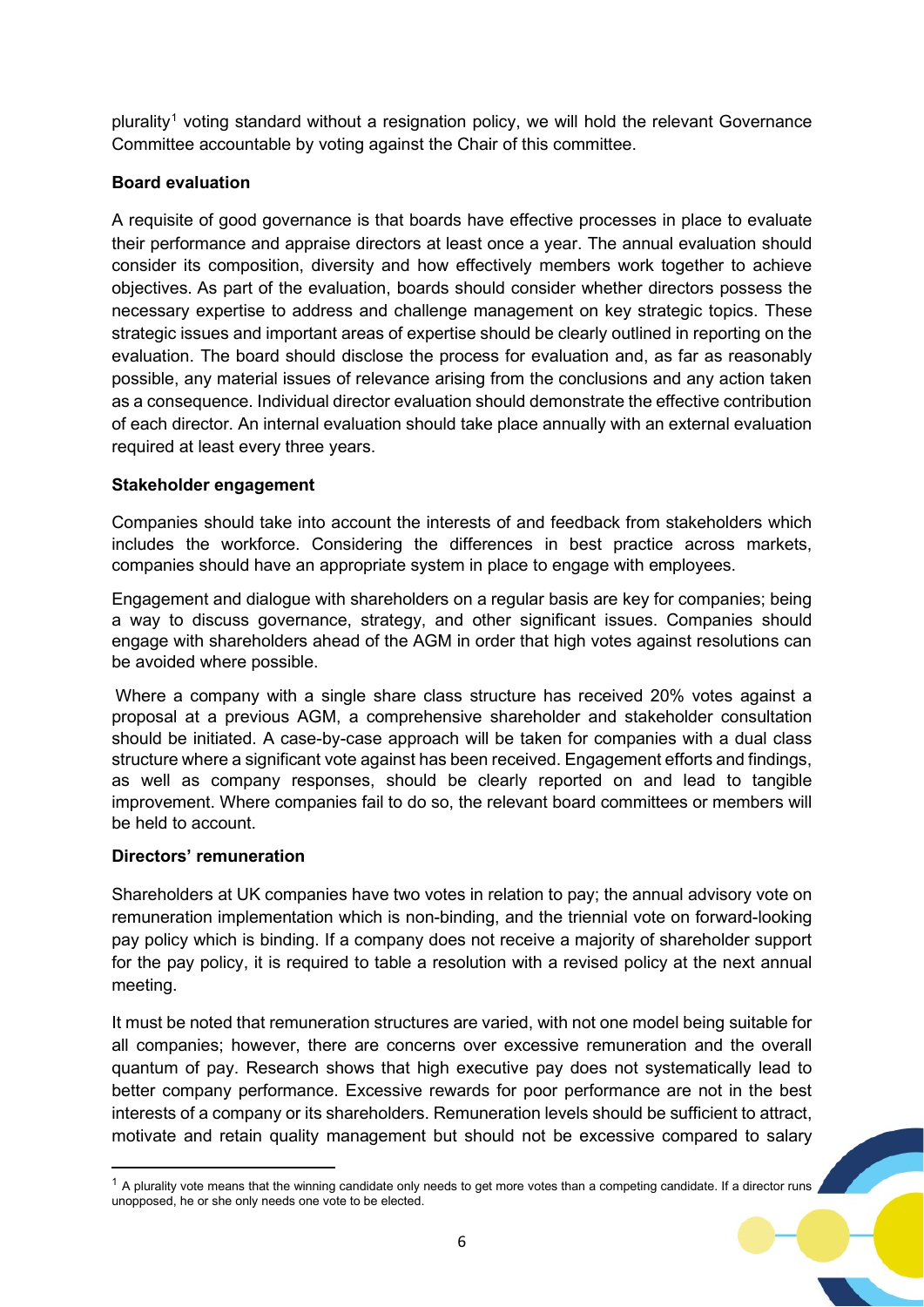levels within the organisation and with peer group companies. There is a clear conflict of interest when directors set their own remuneration in terms of their duty to the company, accountability to shareholders and their own self-interest. It is therefore essential that the remuneration committee is comprised solely of non-executive directors and complies with the market independence requirement.

Remuneration has serious implications for corporate performance in terms of providing the right incentives to senior management, in setting performance targets, and its effect on the morale and motivation of employees. Corporate reputation is also at risk. Remuneration policy should be sensitive to pay and employee conditions elsewhere in the company, especially when determining annual salary increases.

Where companies are potentially subject to high levels of environmental and societal risk as part of its business, the remuneration committee should also consider linking relevant metrics and targets to remuneration to focus management on these issues. The selection of these metrics should be based on a materiality assessment that also guides the company's overall sustainability strategy. If environmental or social topics are incorporated in variable pay plans, the targets should set stretch goals for improved ESG performance, address achievements under management's control, and avoid rewarding management for basic expected behaviour. Where relevant, minimum ESG standards should instead be incorporated as underpins or gateways for incentive pay. If the remuneration committee determines that the inclusion of environmental or social metrics would not be appropriate, a clear rationale for this decision should be provided in the remuneration report.

The compensation provided to non-executive directors should reflect the role and responsibility. It should be structured in a manner that does not compromise independence, enhancing objectivity and alignment with shareholders' interests. Non-executive directors should, therefore, not be granted performance-based pay. Although we would not expect participation in Long-term Incentive Plans (LTIPs), we are conscious that in some exceptional instances non-executives may be awarded stock, however the proportion of pay granted in stock should be minimal to avoid conflicts of interest.

To ensure accountability there should be a full and transparent disclosure of directors' remuneration with the policy published in the annual report and accounts. The valuation of benefits received during the year, including share options, other conditional awards and pension benefits, should be provided. Companies should also be transparent about the ratio of their CEO's pay compared to the median, lower and upper quartiles of their employees.

#### • **Annual bonus**

Bonuses should reflect individual and corporate performance targets which are sufficiently challenging, ambitious and linked to delivering the strategy of the business and performance over the longer-term. Bonuses should be set at an appropriate level of base salary and should be capped. Provisions should be in place to reduce or forfeit the annual bonus where the company has experienced a significant negative event. For large cap issuers, we expect the annual bonus to include deferral of a portion of short-term payments into long-term equity scheme or equivalent. We will also encourage other companies to take this approach.

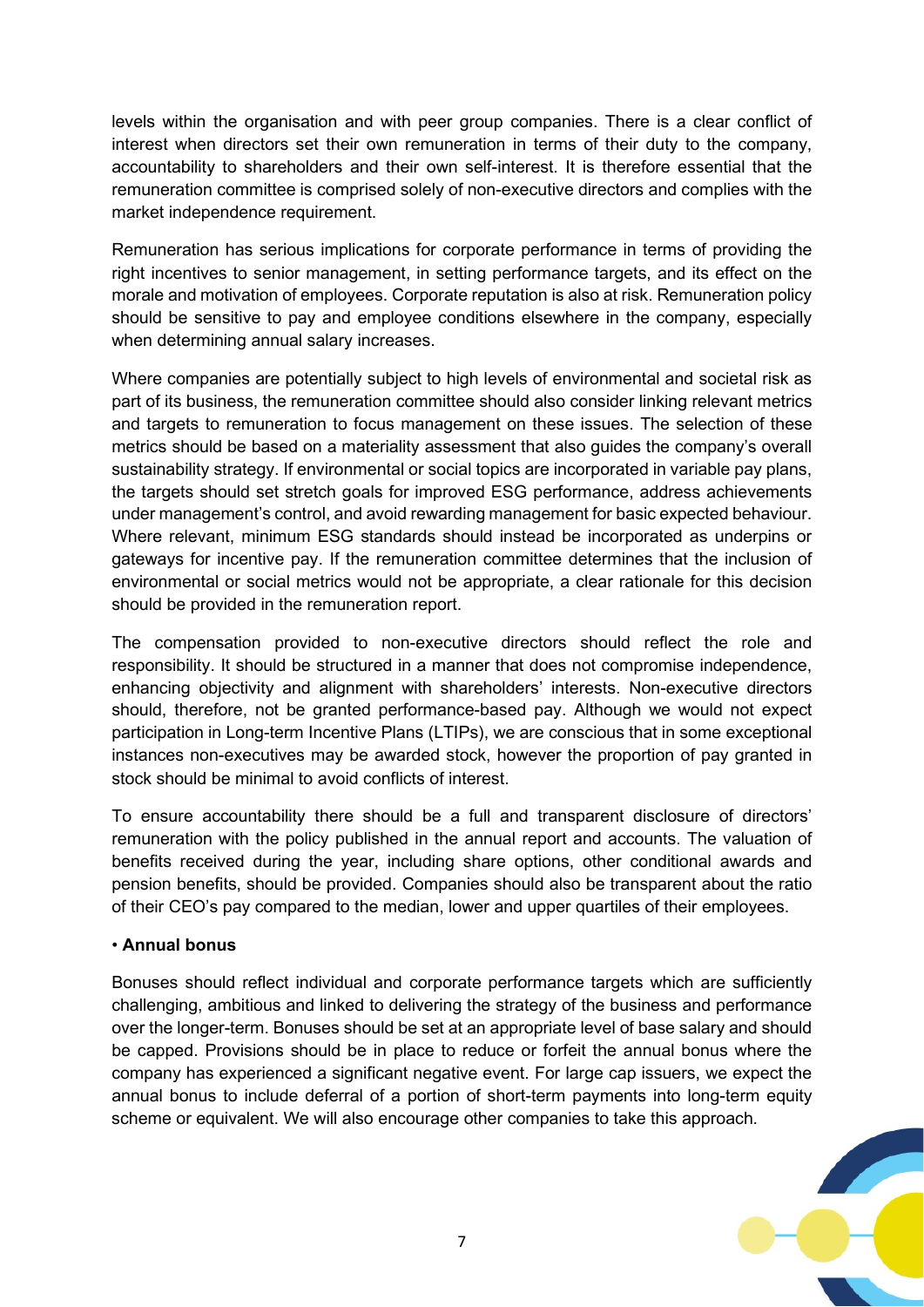## • **Long-term incentives**

Remuneration policies have over time become more and more complex making them difficult for shareholders to adequately assess. Border to Coast therefore encourages companies to simplify remuneration policies.

Performance-related remuneration schemes should be created in such a way to reward performance that has made a significant contribution to shareholder value. Poorly structured schemes can result in senior management receiving unmerited rewards for substandard performance. This is unacceptable and could adversely affect the motivation of other employees.

Incentives are linked to performance over the longer-term in order to create shareholder value. If restricted stock units are awarded under the plan, the vesting period should be at least three years to ensure that the interests of both management and shareholders are aligned in the long-term. Executives' incentive plans should include both financial and non-financial metrics and targets that are sufficiently ambitious and challenging. Remuneration should be specifically linked to stated business objectives and performance indicators should be fully disclosed in the annual report.

The performance basis of all such incentive schemes under which benefits are potentially payable should be clearly set out each year, together with the actual performance achieved against the same targets. We expect clawback or malus provisions to be in place for all components of variable compensation. We encourage Executive Directors to build a significant shareholding in the company to ensure alignment with the objectives of shareholders. These shares should be held for at least two years post exit.

The introduction of incentive schemes to all employees within a firm is encouraged and supported as this helps all employees understand the concept of shareholder value.

#### **Directors' contracts**

Directors' service contracts are also a fundamental part of corporate governance considerations. Therefore, all executive directors are expected to have contracts that are based upon no more than twelve months' salary. Retirement benefit policies of directors should be aligned with those of the majority of the workforce, and no element of variable pay should be pensionable. The main terms of the directors' contracts including notice periods on both sides, and any loans or third-party contractual arrangements such as the provision of housing or removal expenses, should be declared within the annual report. Termination benefits should be aligned with market best practice.

#### **Corporate reporting**

Companies are expected to report regularly to shareholders in an integrated manner that allows them to understand the company's strategic objectives. Companies should be as transparent as possible in disclosures within the Report and Accounts. As well as reporting financial performance, business strategy and the key risks facing the business, companies should provide additional information on ESG issues that also reflect the directors' stewardship of the company. These could include, for example, information on a company's human capital management policies, its charitable and community initiatives and on its impact on the environment in which it operates.

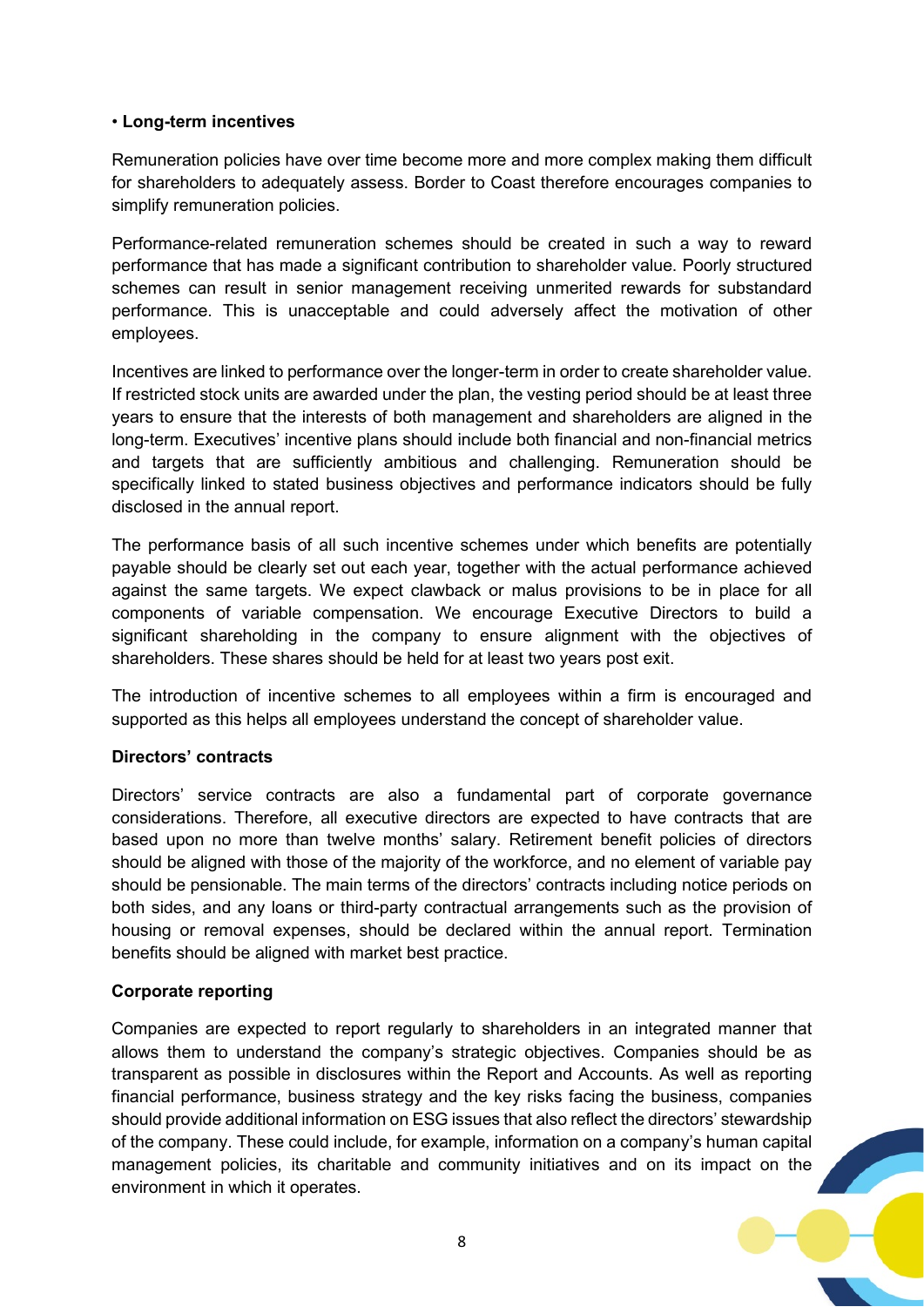Every annual report should include an environmental section, which identifies key quantitative data relating to energy and water consumption, emissions and waste etc., explains any contentious issues and outlines reporting and evaluation criteria. It is important that the risk areas reported upon should not be limited to financial risks.

We will encourage companies to report and disclose in line with the Financial Stability Board's Task Force on Climate-related Financial Disclosures (TCFD) recommendations, and the Workforce Disclosure Initiative in relation to human capital reporting.

# **Audit**

The audit process must be objective, rigorous and independent if it is to provide assurance to users of accounts and maintain the confidence of the capital markets. To ensure that the audit committee can fulfil its fiduciary role, it should be established as an appropriate committee composition with at least three members who are all independent non-executive directors and have at least one director with a relevant audit or financial background. Any material links between the audit firm and the client need to be highlighted, with the audit committee report being the most appropriate place for such disclosures. Audited financial statements should be published in a timely manner ahead of votes being cast at annual general meetings.

FTSE 350 companies should tender the external audit contract at least every ten years. Reappointment of the same firm with rotation of the audit partner, will not be considered as sufficient. If an auditor has been in place for more than ten fiscal years, their appointment will not be supported. For the wider market, the external audit contract should be put out to tender at least every ten years. Where an auditor has resigned, an explanation should be given. If the accounts have been qualified or there has been non-compliance with legal or regulatory requirements, this should be drawn to shareholders' attention in the main body of the annual report. If the appropriate disclosures are not made, the re-appointment of the audit firm will not be supported.

#### **Non-Audit Fees**

There is concern over the potential conflict of interest between audit and non-audit work when conducted by the same firm for a client. Companies must therefore make a full disclosure where such a conflict arises. There can be legitimate reasons for employing the same firm to do both types of work, but these need to be identified. As a rule, the re-appointment of auditors will not be supported where non-audit fees are considerably in excess of audit fees in the year under review, and on a three-year aggregate basis, unless sufficient explanation is given in the accounts.

#### **Political donations**

There are concerns over the reputational risks and democratic implications of companies becoming involved in funding political processes, both at home and abroad. Companies should disclose all political donations, demonstrate where they intend to spend the money and that it is the interest of the company and shareholders. Where these conditions are not met, or there is insufficient disclosure that the money is not being used for political party donations, political donations will be opposed. Any proposals concerning political donations will be opposed.

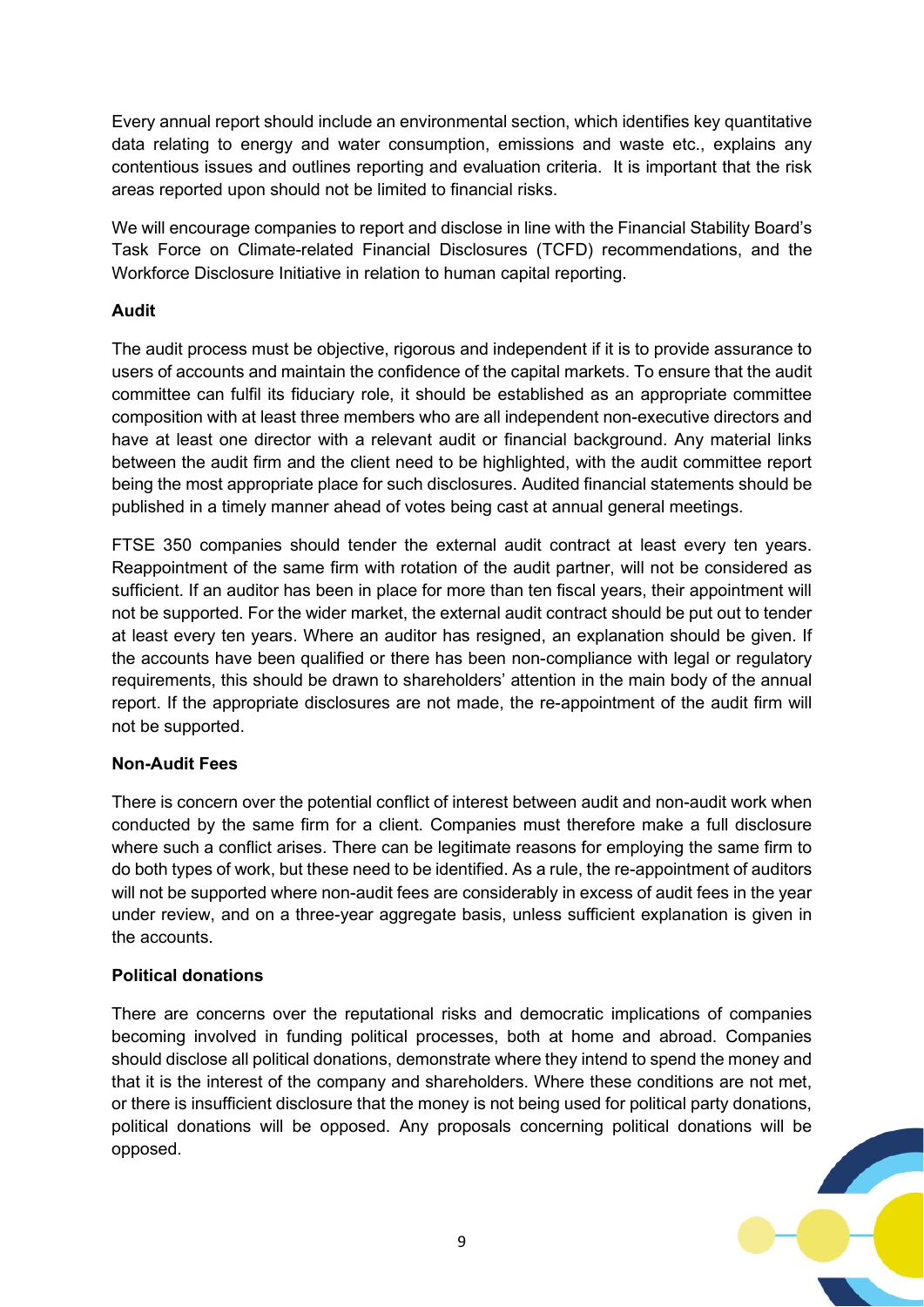# **Lobbying**

A company should be transparent and publicly disclose direct lobbying, and any indirect lobbying through its membership of trade associations. We will assess shareholder proposals regarding lobbying on a case-by-case basis; however, we will generally support resolutions requesting greater disclosure of trade association and industry body memberships, any payments and contributions made, and requiring alignment of company and trade association values. This includes expectations of companies to be transparent regarding lobbying activities in relation to climate change and to assess whether a company's climate change policy is aligned with the industry association(s) it belongs to.

# **Shareholder rights**

As a shareowner, Border to Coast is entitled to certain shareholder rights in the companies in which it invests (Companies Act 2006). Boards are expected to protect such ownership rights.

#### • **Dividends**

Shareholders should have the chance to approve a company's dividend policy and this is considered best practice. The resolution should be separate from the resolution to receive the report and accounts. Failure to seek approval would elicit opposition to other resolutions as appropriate unless there is a clearly disclosed capital management and allocation strategy in public reporting.

#### • **Voting rights**

Voting at company meetings is the main way in which shareholders can influence a company's governance arrangements and its behaviour. Shareholders should have voting rights in equal proportion to their economic interest in a company (one share, one vote). Dual share structures which have differential voting rights are disadvantageous to many shareholders and should be abolished. We will not support measures or proposals which will dilute or restrict our rights.

#### • **Authority to issue shares**

Companies have the right to issue new shares in order to raise capital but are required by law to seek shareholders' authority. Such issuances should be limited to what is necessary to sustain the company and not be in excess of relevant market norms.

# • **Disapplication of Pre-emption Rights**

Border to Coast supports the pre-emption rights principle and considers it acceptable that directors have authority to allot shares on this basis. Resolutions seeking the authority to issue shares with and without pre-emption rights should be separate and should specify the amounts involved, the time periods covered and whether there is any intention to utilise the authority.

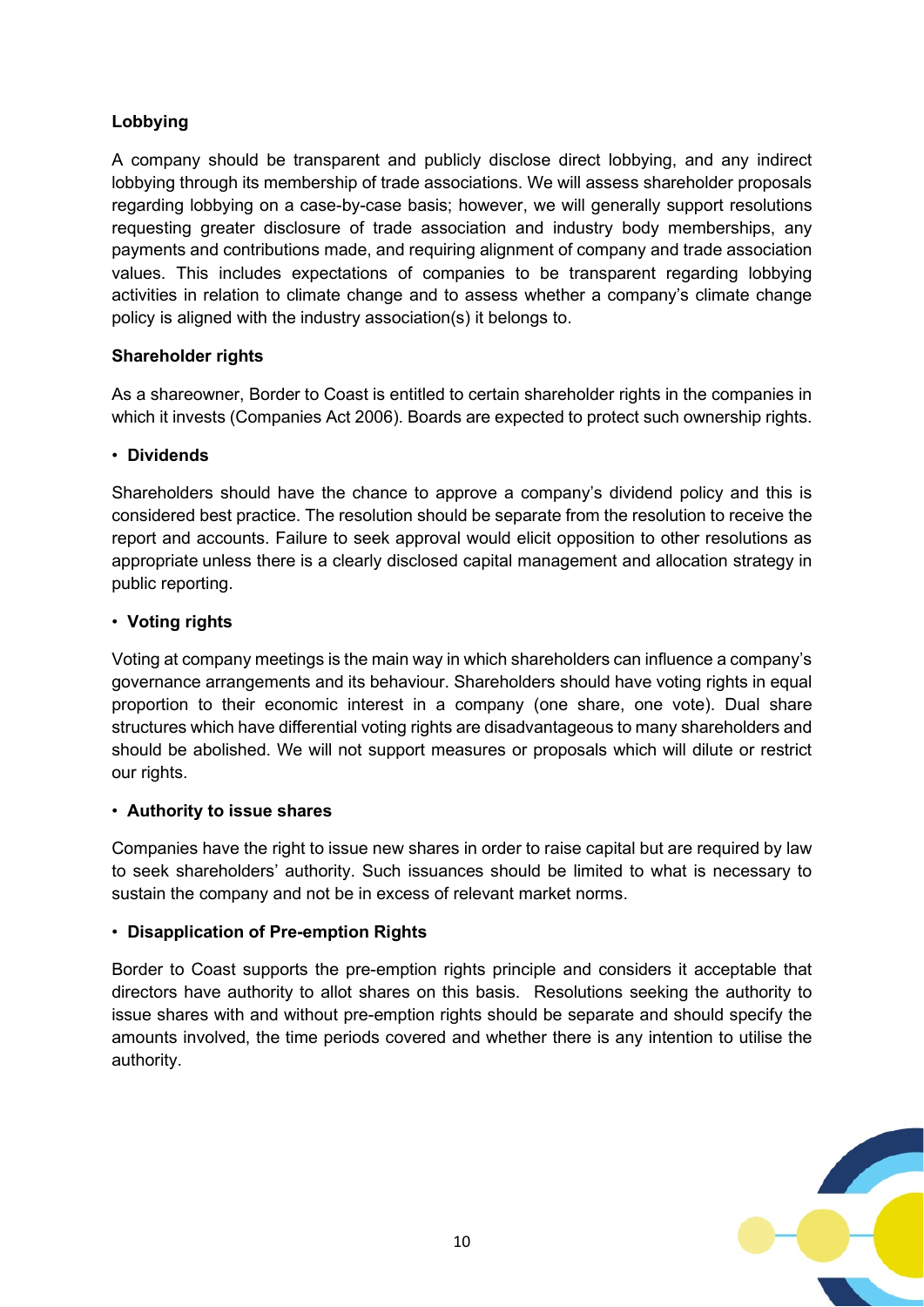#### **Share Repurchases**

Border to Coast does not necessarily oppose a company re-purchasing its own shares but it recognises the effect such buy backs might have on incentive schemes where earnings per share measures are a condition of the scheme. The impact of such measures should be reported on. It is important that the directors provide a full justification to demonstrate that a share repurchase is the best use of company resources, including setting out the criteria for calculating the buyback price to ensure that it benefits long-term shareholders.

## **Memorandum and Articles of Association**

Proposals to change a company's memorandum and articles of association should be supported if they are in the interests of Border to Coast, presented as separate resolutions for each change, and the reasons for each change provided.

If proposals to adopt new articles or amend existing articles might result in shareholders' interests being adversely affected, we will oppose the changes.

## **Mergers and acquisitions**

Border to Coast will normally support management if the terms of the deal will create rather than destroy shareholder value and makes sense strategically. Each individual case will be considered on its merits. Seldom will compliance with corporate governance best practice be the sole determinant when evaluating the merits of merger and acquisition activity, but full information must be provided to shareholders on governance issues when they are asked to approve such transactions. Recommendations regarding takeovers should be approved by the full board.

# **Articles of Association and adopting the report and accounts**

It is unlikely that Border to Coast will oppose a vote to adopt the report and accounts simply because it objects to them per se; however, there may be occasions when we might vote against them to lodge dissatisfaction with other points raised within this policy statement. Although it is a blunt tool to use, it can be an effective one especially if the appropriate Chair or senior director is not standing for election.

#### **Virtual Shareholder General Meetings**

Many companies are considering using electronic means to reach a greater number of their shareholders. An example of this is via a virtual annual general meeting of shareholders where a meeting takes place exclusively using online technology, without a corresponding in-person meeting. There are some advantages to virtual only meetings as they can increase shareholder accessibility and participation; however, they can also remove the one opportunity shareholders have to meet face to face with the Board to ensure they are held to account. We would expect an electronic meeting to be held in tandem with a physical meeting. If extraordinary circumstances rule out a physical meeting, we expect the company to clearly outline how shareholders' rights to participate by asking questions and voting during the meeting are protected. Any amendment to a company's Articles to allow virtual only meetings without these safeguards will not be supported.